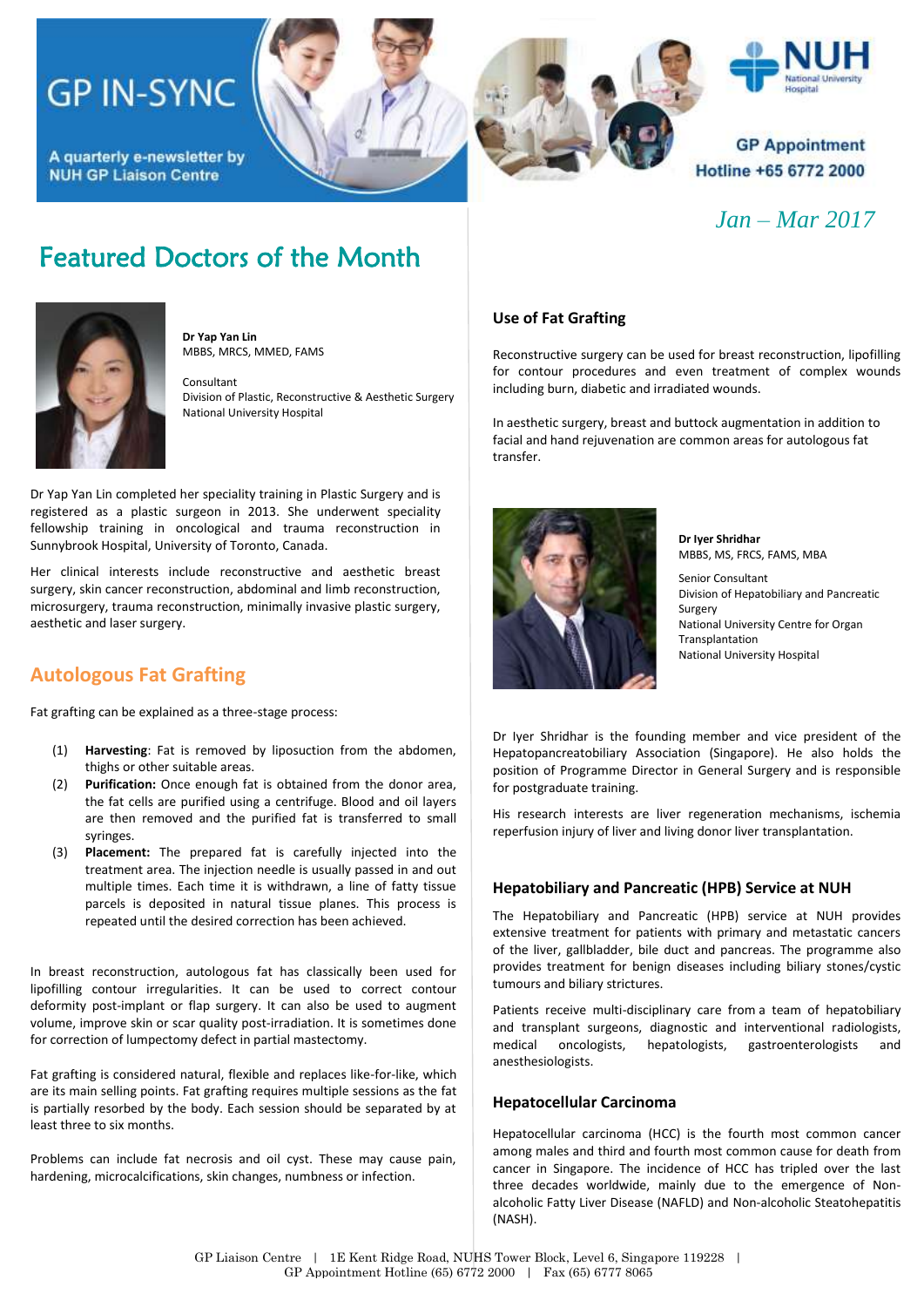

However, the survival rate is improving mainly due to early detection from screening, improved survival following resection and more options of loco-regional therapies.

A wide range of treatment options is available for patients with HCC, including liver resection (open and laparoscopic), radiofrequency and microwave ablation, trans-arterial chemoembolisation, yttrium-90 selective internal radiation therapy and molecular targeted therapies.

Liver transplantation is a common treatment option for HCC. Liver transplantation is the only treatment which offers a major chance of cure as it removes the underlying diseased liver at risk of cancer. At present, we use the UCSF (University of California, San Francisco) criteria for listing patients for liver transplant.

Approximately 40% of liver transplants performed at NUH are for HCCs. NUH has the largest liver transplant programme in Singapore and in the region. We are an established centre for living donor liver transplant and have the capability for complex living donor liver transplant procedures(Figures 1 and 2).

The cumulative 1, 2 and 5 year survival following resection is 94%, 85% and 67% respectively. The 1, 5, and 10 year cumulative survival following liver transplantation is 82%, 68% and 64 % respectively. The newly established HCC clinic offers a patient-centred multi-disciplinary service.



Figure 1: Donor right hepatectomy for living donor liver transplant



Figure 2: Living donor liver transplant with right lobe graft

### **GP Liaison Centre (GPLC)**

GP Appointment Hotline: +65 6772 2000

Visit us at [http://www.nuh.com.sg/nuh\\_gplc/](http://www.nuh.com.sg/nuh_gplc/)

### In The News

### *Risk Groups: Asians, the Elderly and Smokers*

Gastric or stomach cancer is often referred to as an Asian cancer, because it affects Chinese, Japanese and Koreans far more than people of other races. Professor Jimmy So, head of surgical oncology at the National University Cancer Institute, Singapore (NCIS), said the incidence of this cancer fell dramatically in the West with the advent of the refrigerator.

This is because the cancer is strongly linked to salt and preserved foods. With refrigeration, people in the West ate more freshly cooked food. But preserved foods remain popular in Asia. Another major cause of gastric cancer is the presence of the *Helicobacter pylori* bacterium which causes stomach ulcers.

Prof So said not only do many Chinese have *H. pylori*, but they also have "the more carcinogenic type of *H. pylori* called Cag-A". *H. pylori* is usually transmitted through unclean water or utensils, since it can be passed from one person to another through saliva and other bodily fluids.

The United States' National Institutes of Health classifies *H. pylori*  as a "Class 1 carcinogen The United States' National Institutes of Health classifies *H. pylori* as a "Class 1 carcinogen". Prof So said although it can be treated with antibiotics, that could lead to resistance, so it is used only if a person is at high risk. In Singapore, gastric cancer is the seventh most common cancer for men and the ninth for women, affecting more than 500 people a year. In terms of cancer deaths, it ranks fourth. The good news, however, is that the incidence of this cancer has been falling by about 2.5 per cent a year for several decades, said Prof So, "likely due to improvements in hygiene and the decrease in incidence of *H. pylori*".

At NCIS, he said, more people are diagnosed earlier, with almost one in two caught at stages one and two now, compared to fewer than one in four about 30 years ago. It is a bit lower on the national level, with one in three caught in the early stages. But Prof So added that doctors are seeing a "reverse trend" for a particular type of gastric cancer that affects the upper part of the stomach. Called gastric cardia, it now accounts for one in five stomach cancers – up from one in 20 a couple of decades back.

This cancer is largely found in people who are obese and suffer from reflux, where the acid in the stomach rises to the throat. This acid eats into the stomach lining.

Prof So said one in 100 Chinese men would get gastric cancer in their life time. It is a little lower for Chinese women, low among Malays and very rare among Indians. In general, as symptoms are non-specific, he recommended that Chinese who are over 40 years of age and suffering from gastric pain, vomiting and loss of weight and appetite should check for this cancer. In Japan and South Korea, where the incidence of this cancer is high, there is national screening for people aged 50 and above.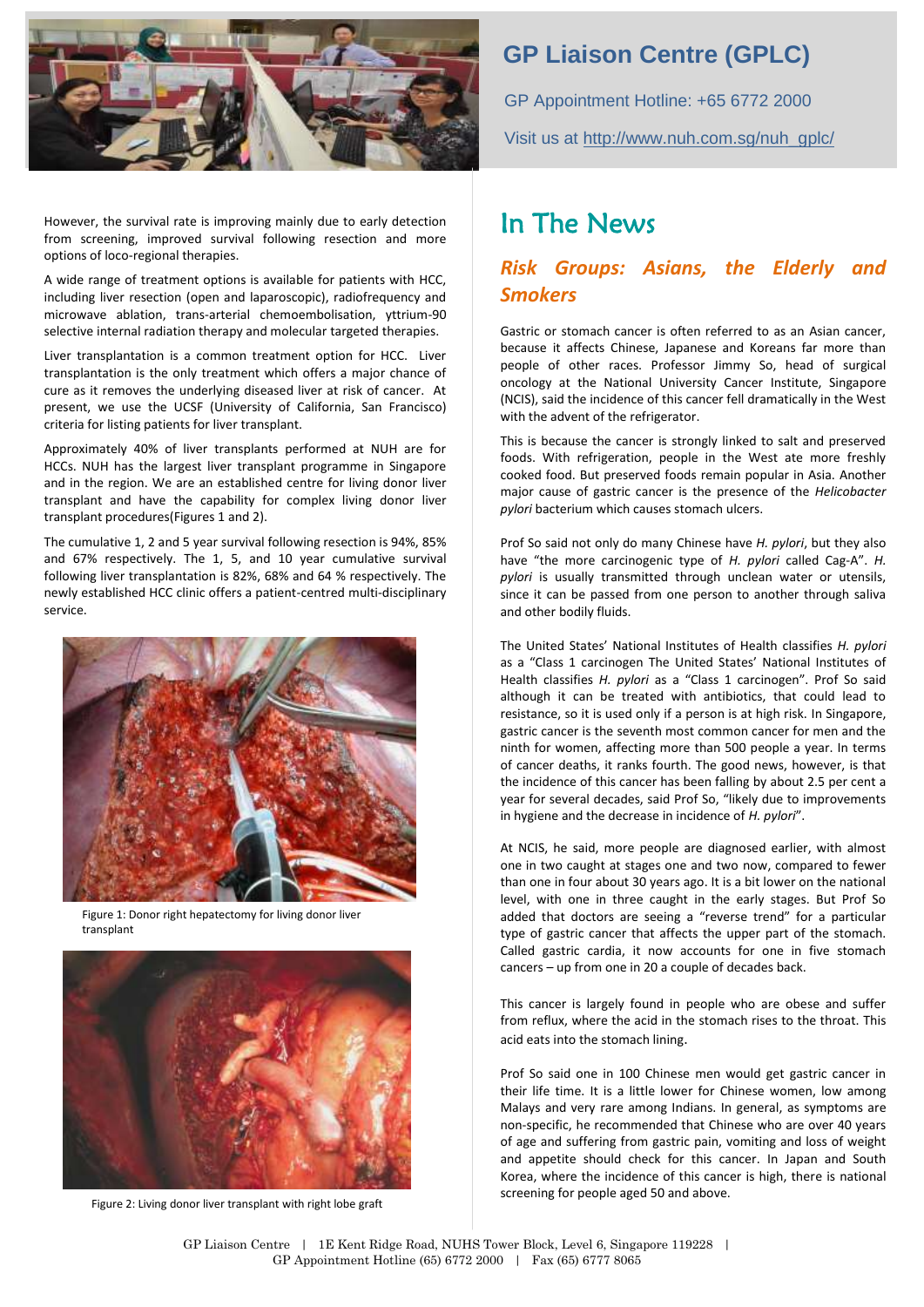

## **GP Liaison Centre (GPLC)**

GP Appointment Hotline: +65 6772 2000

Visit us at [http://www.nuh.com.sg/nuh\\_gplc/](http://www.nuh.com.sg/nuh_gplc/)

As a result, two in three gastric cancers are diagnosed early, before they have spread beyond the stomach. But national screening is not a feasible option in Singapore because of the high cost and the low risk for other ethnic groups, said Prof So. The incidence of gastric cancer here is also only about a quarter of that in Japan or South Korea.

So it is better to find and screen only those at high risk, he said. The Singapore Gastric Cancer Consortium, comprising doctors and scientists, was formed to develop early detection and better treatment and gain a better understanding of the cancer. It was given a \$25 million research grant in 2007 by the National Research Foundation, followed by a second \$25 million grant five years later. The team has come up with some promising tests and treatments. With more knowledge of the cancer, the team has also been able to develop more targeted treatment. It has identified four risk factors for this cancer, aside from being Chinese, and any Chinese who has all four has 12 times the risk of getting this cancer than the population at large. They are: being 70 years old and older; a smoker; having low stomach acidity; and the *Helicobacter pylori*  bacteria.

#### **Tests**

The team is finalising a blood test that comprise of a panel of 24 molecules found in tumours to check for gastric cancer. Early studies show the test is able to pick out nine in 10 cases of such cancer. But it wrongly identifies one in four cases as cancer. Prof So said wrongly identifying cancer in someone who does not have it is distressing, but not damaging, as the stomach can be checked with a scope. Of more concern is giving a clean bill of health to someone who does have the cancer.

Having said that, being able to identify nine out of ten cases is better than any other blood test now on the market. The group has taken out a patent for this test and, if current trials confirm the level of sensitivity, it will be rolled out for use. The test is expected to cost about \$200 – less than a fifth the cost of a scope.

#### **Treatment**

The most common site of relapse for gastric cancer is in the peritoneum or abdominal cavity. When that happens, "it's bad news", said Prof So, because it is difficult to manage and life expectancy is usually three to six months. Since 2013, NCIS has been doing a clinical trial where such patients are given intra-peritoneal cavity chemotherapy, which is a bit like dialysis for kidney failure patients, he explained.

Patients have a permanent bottle-cap-like metal port inserted in their abdomen. A liquid inserted through the port sloshes around the abdomen, killing cancer cells, then is drained. This is done twice in three weeks, and repeated eight times for the full treatment. Because the drug is a "big molecule", very little is absorbed into the body. This is carried out in addition to the normal treatment of drugs.

The trial, involving 22 patients, is promising, with 72 per cent surviving one year. The median survival so far is 18 months. Prof So presented the team's findings at a science and medical conference in San Diego in May. He said: "This is a technically simple outpatient procedure. It has improved the quality of life of patients."

Another new procedure that the group is testing is extensive washing with salt water after surgery to remove the tumour. Surgeons do wash with saline, as a matter of course, to clean up after surgery.

What is different is that instead of washing it just once or twice as is usual, they do it 10 times. The idea is to remove any free cancer cells that might be left in the peritoneum, to reduce the risk of a relapse there.

A total of 16 hospitals here and in Japan, South Korea, Hong Kong and China are involved in this trial that plans to compare washing 10 times, against washing twice or less, in 600 gastric cancer patients. Results are expected by 2021.

Said Prof So: "We will know by 2021 if there are any benefits from this simple, 15-minute technique."

#### **Understanding the Cancer**

Professor Patrick Tan of Duke-NUS Graduate Medical School and the Genome Institute of Singapore has found two distinct types of gastric cancers that react differently to chemotherapy drugs. Identifying which type a patient has – this can be done once the tumour is removed – means doctors can give him the drug most likely to work.

### *Shock of cancer diagnosis despite regular checks*



Mdm Chua is well five years after surgery for stomach cancer. Although her entire stomach was removed, she is still able to eat.

Out of the blue, Madam Serene Chua, 54, started experiencing severe pain in her stomach and giddiness, and was throwing up blood. It was late on Saturday and her usual doctor's clinic was closed. She thought it was food poisoning and took some Chinese medicine, but continued to vomit. Her family eventually took her to Tan Tock Seng Hospital where a scope of her stomach revealed she had well-developed gastric cancer.

This was in October 2011. She was shocked, as she had been going to the National University Hospital (NUH) for checks every year because her mother had been diagnosed with gastric or stomach cancer in 2004.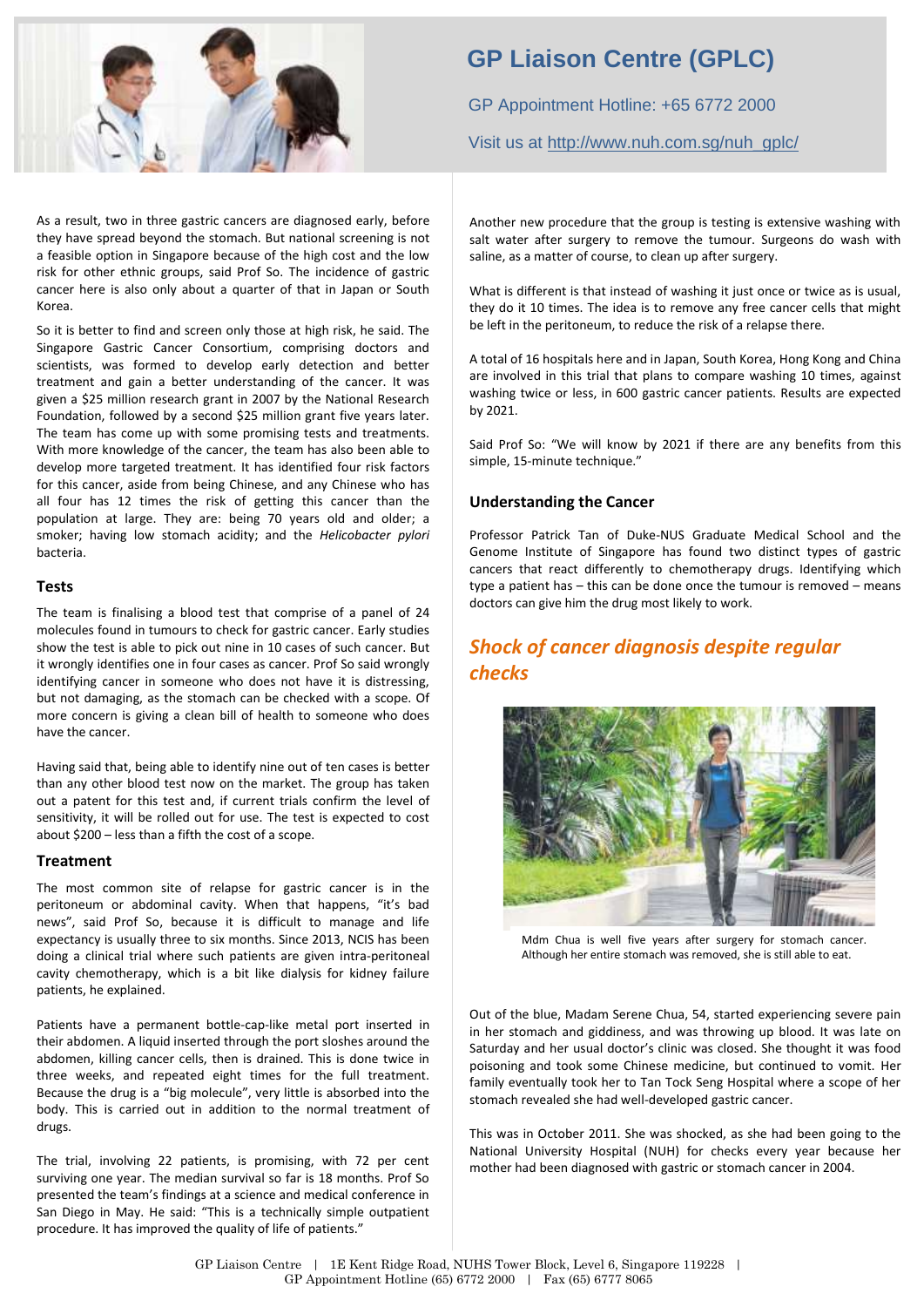

## **GP Liaison Centre (GPLC)**

GP Appointment Hotline: +65 6772 2000

Visit us at [http://www.nuh.com.sg/nuh\\_gplc/](http://www.nuh.com.sg/nuh_gplc/)

Her mother's cancer was discovered in the early stages and the tumour, in the lower part of her stomach, was surgically removed. She is still fine.

Professor Jimmy So, head of surgical oncology at the National University Cancer Institute, Singapore, suggested that Madam Chua and her siblings monitor for the cancer as it could run in families. Madam Chua said she had done so as she, like her mother, ate a lot of salted fish and vegetables, known to increase the risk of stomach cancer.

When she heard that she had a fairly big tumour, she said: "I couldn't believe or accept it. I had been going to the NUH to check so regularly." Fortunately, her cancer was still within the confines of her stomach, with no spread beyond.

However, because of its location  $-$  at the top of the stomach  $\cdot$ surgeons could not simply remove the affected part. They had to remove her entire stomach. But she is still able to eat. Prof So explained: "Our food is digested by the small intestine. The stomach is just a reservoir. Hence, even though Madam Chua's stomach has been removed, she can still digest all food that she eats."

But immediately following the surgery, she could only drink fluids and her weight dropped from 53kg to 38kg. The doctors recommended chemotherapy but she declined. She gradually progressed to porridge and other semi-fluid foods.

She recalled: "When I ate food, I felt very bloated and had cramps. I had to lie flat for the cramps to ease." Now she is able to eat, but avoids high-fibre food or things like glutinous rice as she says they are difficult to digest and can cause pain. On a holiday in South Korea a few years ago, she ate a lot of *kimchi*. This resulted in severe abdominal pain on her return. She said: "The pain was so bad, it was worse than labour when giving birth. "She was given morphine to dull the pain and was on a drip for four days.

Since then, she has been very disciplined about what she eats. However, Prof So said the abdominal pain was caused by adhesions and "it is not proven that high-fibre intake can cause more obstruction". He added that her "prognosis is excellent as she has been well for more than five years after the cancer surgery". While Madam Chua regrets not being able to eat all her favourite foods, she said: "I feel very blessed to be still living. My family and friends give me a lot of love and care. I feel motivated to live."

## Passion Beyond Duty

### **The Surgical Outreach for Underprivileged Localities (SOUL) Mission - Touching Rural Communities**

The SOUL outreach is an initiative by the NUH University Surgical Cluster (USC) to participate in the improvement of communities that have limited healthcare support.

This initiative ranges from educational exchanges with local doctors and surgeons to developmental projects that improve general health of local populations.

In the last two years, a multi-disciplinary team of surgeons, paediatricians, family medicine practitioners and nurses have been operating at a large orphanage and township clinic in Kyaikto, Mon State, Myanmar. There was a need for child health screening services for over 400 children and surgical services for over 100 patients in the surrounding rural community.

Providing surgical services in a rural setting comes with many challenges, as entire logistical support is required to carry out safe and effective surgeries. We had to deal with power outages and hygiene issues at the destination which required improvisation and innovation.

Each year, we endeavour to perform additional special projects such as dental services, paediatric surgical services and this year, to improve an outdoor kitchen at an orphanage.

An essential part of this mission is the involvement of NUS undergraduate medical students. It provides an opportunity for our students to expose themselves to a wider world and develop the aspiration to help other communities in the future. Our students are deeply involved in educational exchanges with local students as well as painting of wall murals.

In all, the SOUL mission has enabled the team to learn many skills from operating in rural localities and to fulfill the educational mandate of our institution.

For more information, please refer to <http://medicine.nus.edu.sg/medsur/soul.html>



Figure1: Surgeons operating at a make - shift room



Figure2: SOUL Mission Team - Myanmar